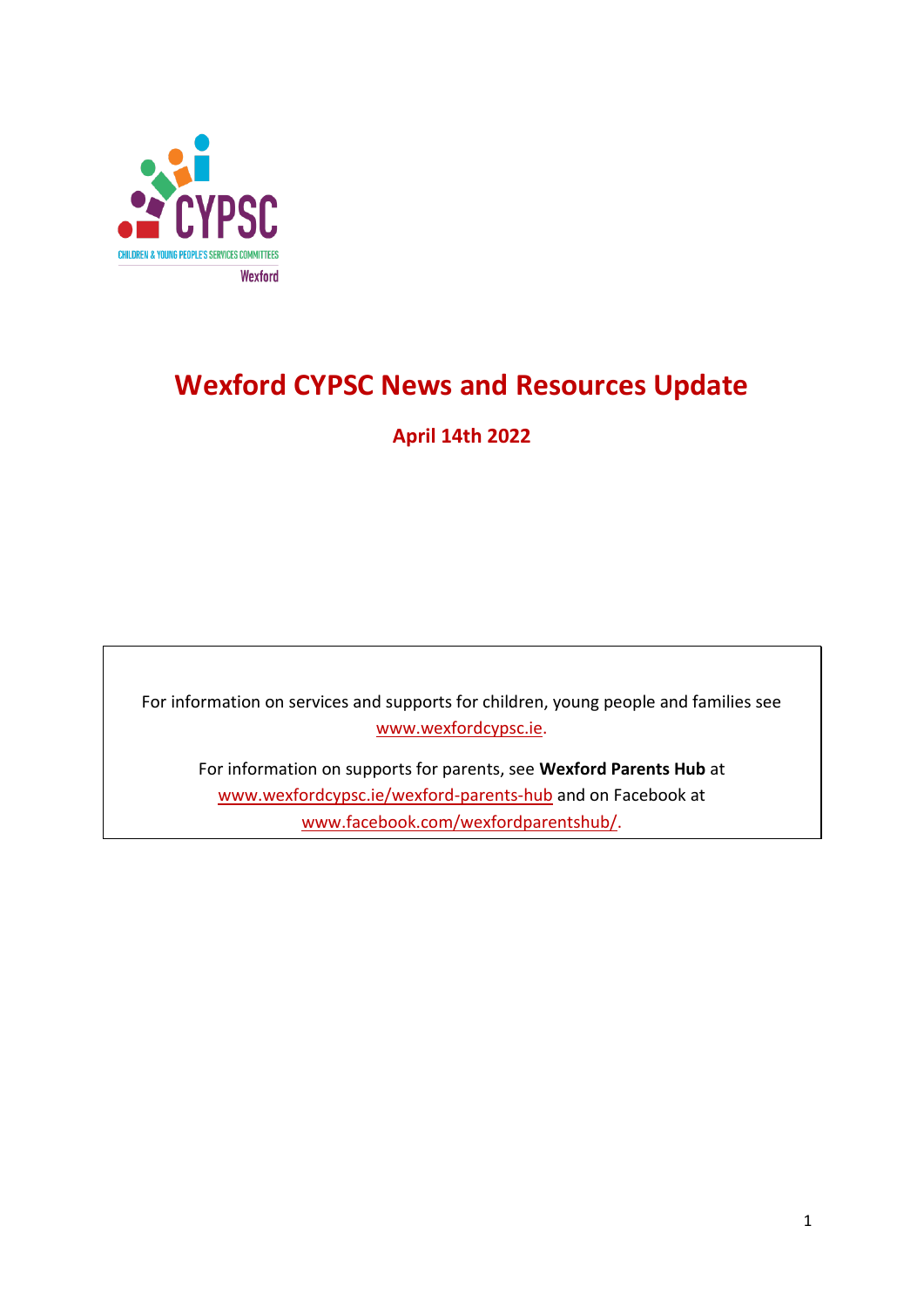#### **CONTENTS**

#### **Training & Webinars;**

- P.3 : "Masculinities and Men's Health" Webinar : 26<sup>th</sup> April
- P.4 : "Tobacco Endgame, Nobody Left Behind Conference" Save the Date: 31<sup>st</sup> May 2022
- P.5 :Launch of "Stronger Together": HSE Mental Health Promotion Plan
- P.6 : "Minding Your Wellbeing"
- P.6 : Stress Control Online

#### **Funding;**

P.7 : Funding call for public engagement to enhance communities : European Institute of Innovation & Technology

#### **Local Fora**

P. 8 : "Every voice counts": Local forums ongoing for mental health service users, their families, carers and supporters in the South East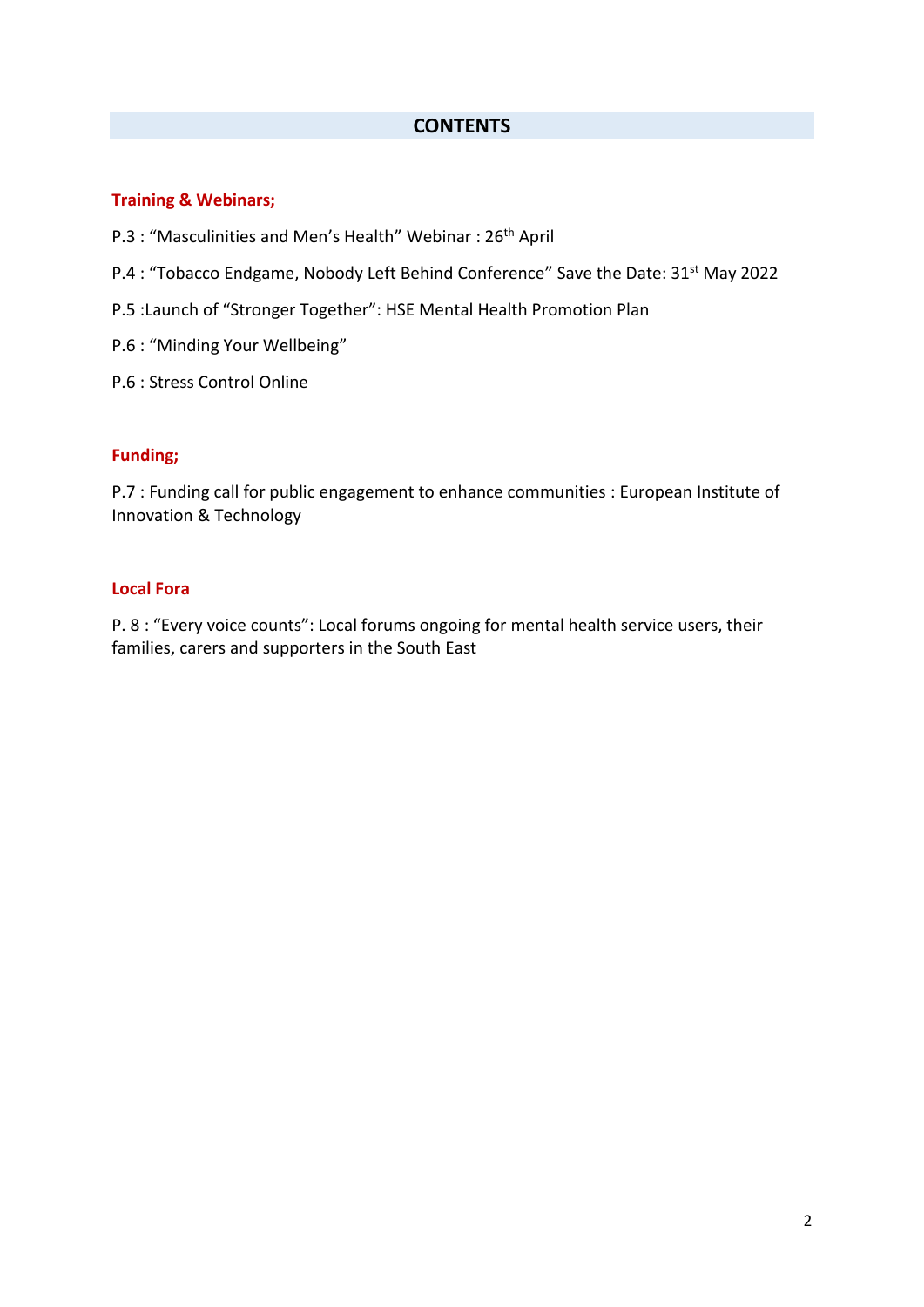## **Masculinities and Men's Health Webinar**



HSE Health and Wellbeing will host the first in a series of webinars on Masculinities and Men's Health on the 26<sup>th</sup> April from 12:00 – 13:00. You can register here: [https://bit.ly/3wWX4v8.](https://scanner.topsec.com/?r=show&u=https%3A%2F%2Fbit.ly%2F3wWX4v8&t=c10a58539c6e11951414634722a94a06f097eb15&d=2304) This webinar will focus on farmer's health and highlight the newly launched research report on the Farmers Have Hearts initiative. This webinar will bring you information and insights from current practitioners in the field of men's health and farmers' health. This is the first in a four-part series of 'Masculinities and Men's Health' webinars planned for 2022.

This series of webinars is brought to you in partnership with the Men's Health Forum in Ireland, the National Centre for Men's Health Research in IT Carlow, and the Men's Development Network.

To learn more about the Men's Development Network, click [here](https://mensnetwork.ie/)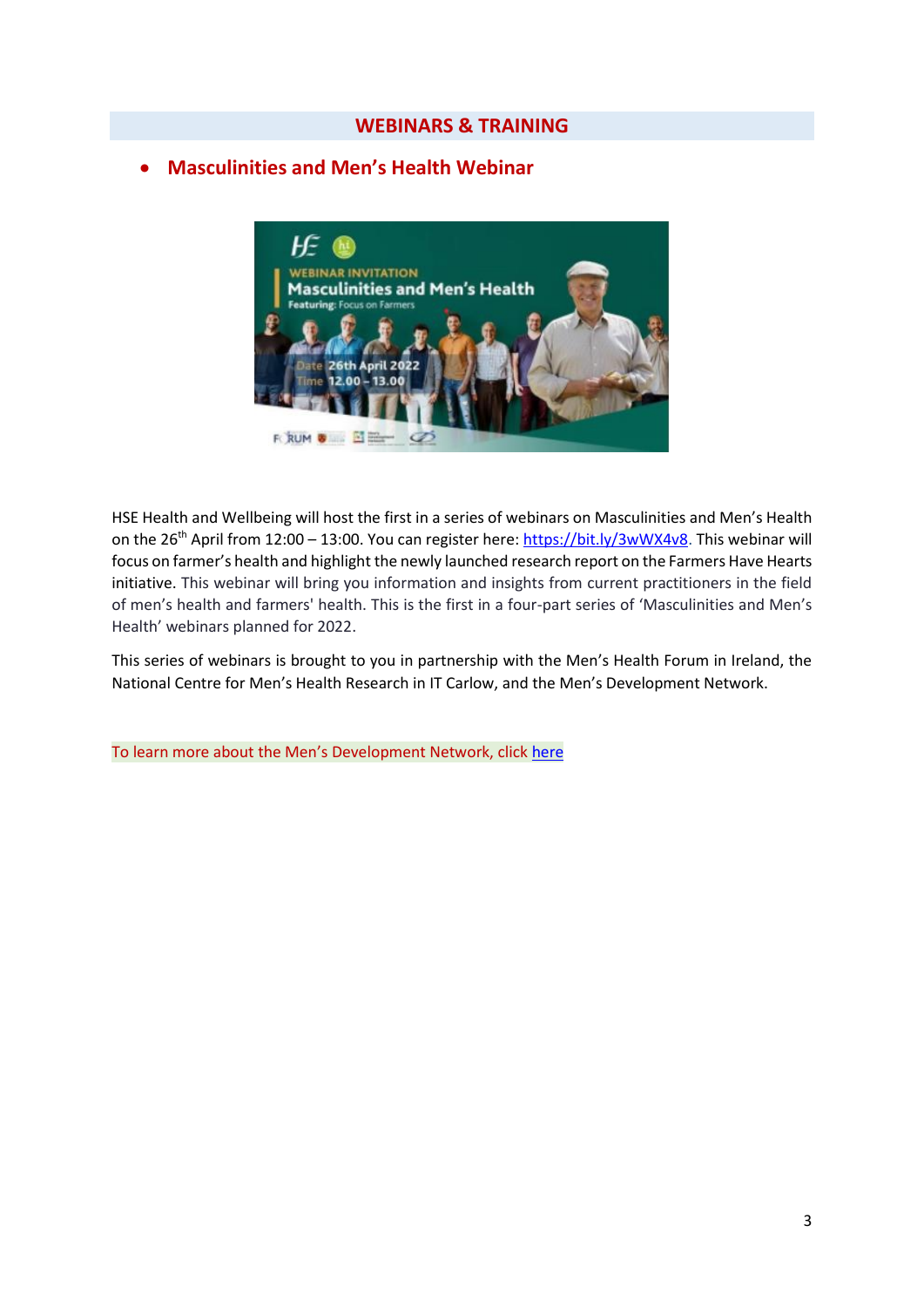○ "**Tobacco Endgame, Nobody Left Behind" Conference Save the Date: 31st May 2022**



The HSE Health and Wellbeing, Tobacco Free Ireland Programme invites you to register your interest to attend our upcoming conference; Tobacco Endgame, Nobody Left Behind. The event will explore the key elements and strategies for a Tobacco Free Ireland. It will be an all-day event and will be held at the Aviva Stadium on World No Tobacco Day, Tuesday 31st May.

Please complete this survey to register your interest to attend [https://www.smartsurvey.co.uk/s/A8241K/](https://scanner.topsec.com/?t=6f2cf7e41c1e93047b3fd88cb40058dcc3d8614c&u=https%3A%2F%2Fwww.smartsurvey.co.uk%2Fs%2FA8241K%2F&d=1823&r=show)

**Please note:** Completion of this survey does not guarantee you a place at the conference. Formal invitations to register for the conference will issue on the 25th April.

Many thanks,

Jolene

*Jolene Cummins*

Communications Admin Co-ordinator

Stakeholder Engagement and Communications | Health and Wellbeing | Strategy and Research | HSE | Ph: 057 93 57801 | Email: [jolene.cummins@hse.ie](mailto:jolene.cummins@hse.ie)

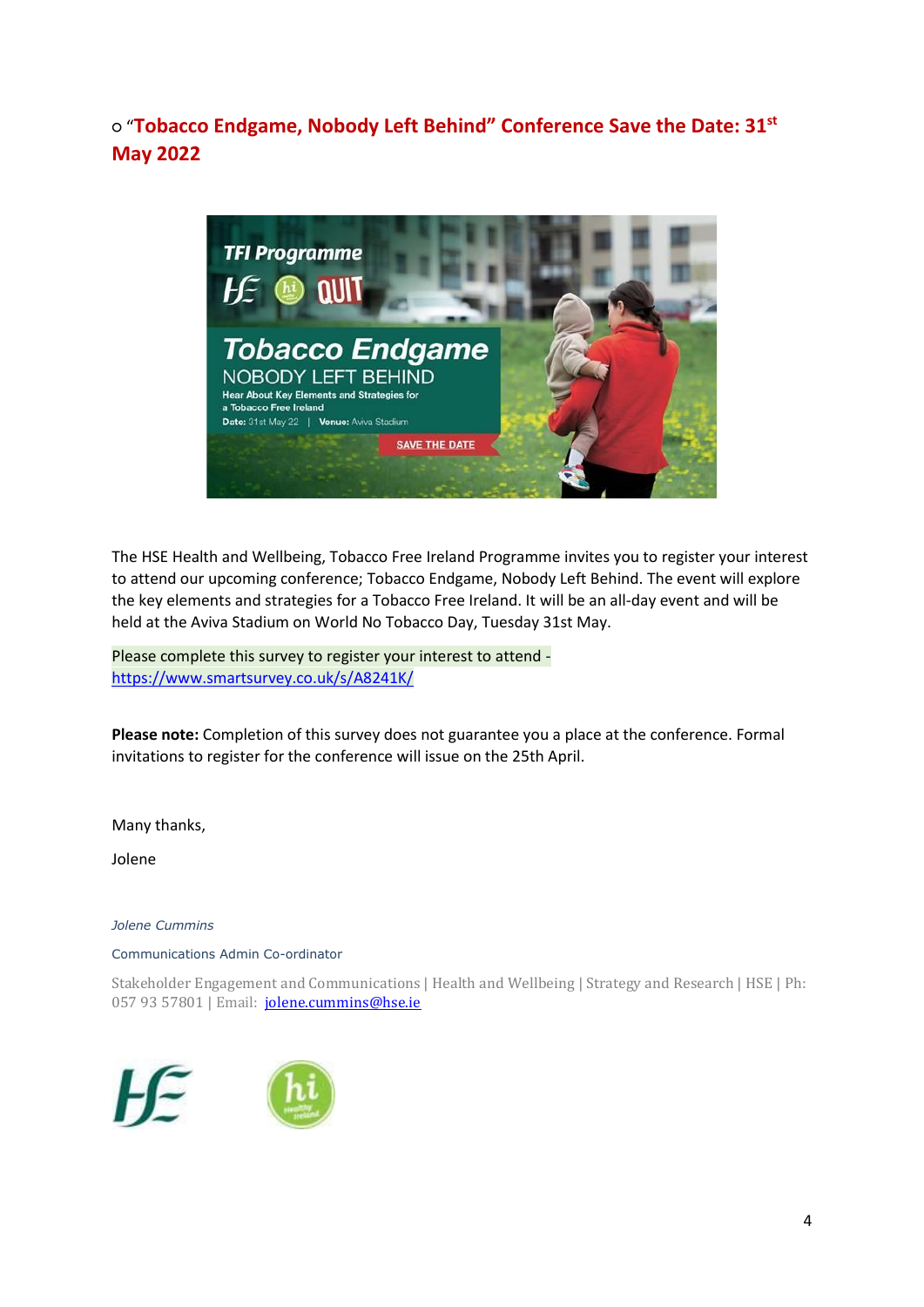## **○ Launch of "Stronger Together": HSE Mental Health Promotion Plan**



The HSE Mental Health Promotion Plan "Stronger Together" was launched on April 6<sup>th</sup>.

Stronger Together is a five-year plan that includes action areas focused on promoting positive mental health across the population and among Health Service Executive (HSE) staff. This is the first time that the HSE has developed a plan for promoting positive mental health

The plan is available to downloa[d here.](https://www.hse.ie/eng/about/who/healthwellbeing/our-priority-programmes/mental-health-and-wellbeing/hse-mental-health-promotion-plan.pdf)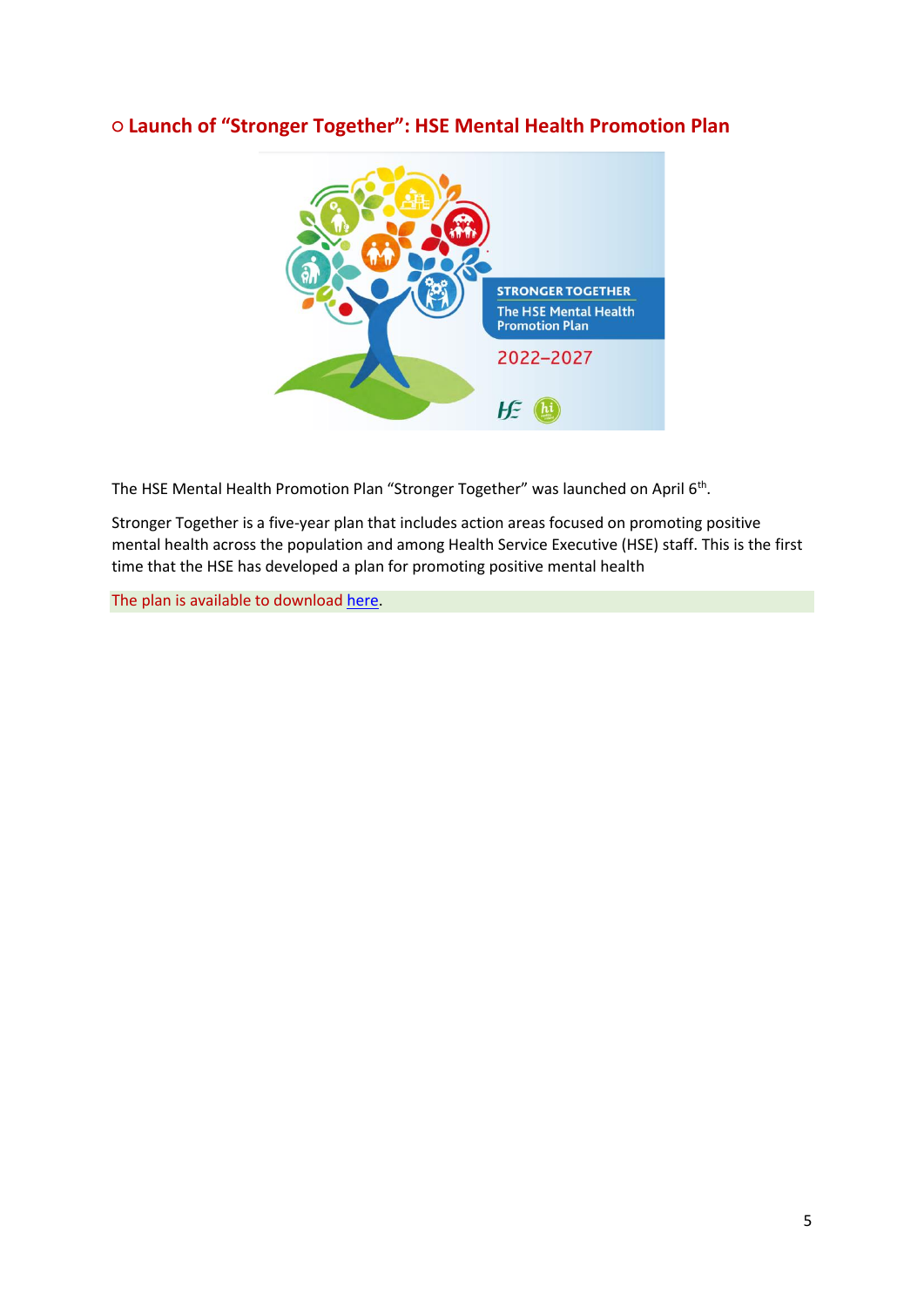## **○ Minding Your Wellbeing**



**"Minding Your Wellbeing"** is an evidenced based mental health promotion programme which gives insight and practical tools to help you build and maintain good mental health. You can watch the 5 part video series here[: Minding Your Wellbeing a](https://scanner.topsec.com/?u=https%3A%2F%2Fbit.ly%2F2ZkIThr&d=1823&r=show&t=0e27925dd3494c5e377abeed1c7aa5c3a87907e5)nd you can order the Minding Your Wellbeing Support Booklet on [www.healthpromotion.ie](https://scanner.topsec.com/?d=2304&u=www.healthpromotion.ie&r=show&t=c4182f90623a5802098b5dfe68193f6c1356e43c) 



#### **○ Stress Control Online**

**Stress Control** is an evidenced based programme for those who may be struggling with anxiety

and chronic stress. This programme can only be accessed at set times via YouTube and will be available this May , June and September. This online version of the class is being provided as a free resource while the physical classes that are normally held in communities are temporarily unavailable.

Full details of dates and additional resources are available on [www.stresscontrol.ie .](https://scanner.topsec.com/?d=2304&u=www.stresscontrol.ie&r=show&t=9b73d827e764421847fb3fbf2db6ae6699cc84a0)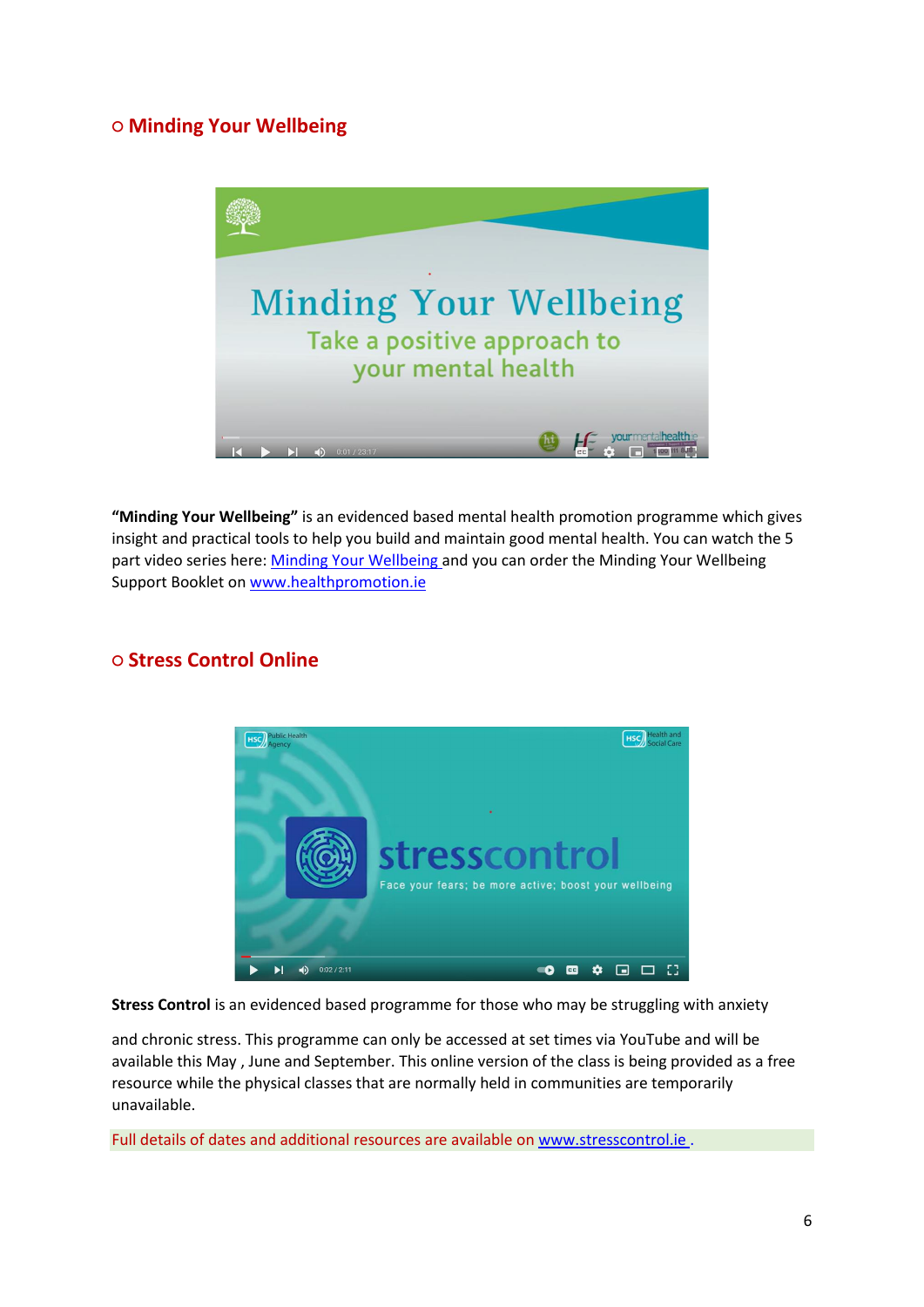#### **○ Funding call for public engagement to enhance communities**



Please see some EU funding opportunities just opened, to involve communities in collaboration to enhance wellbeing, sustainability, and the local environment. There are information webinars later in April, and applications close in late May, the funding has to be spent by December 2022.

- 1. Individual organisations can apply for up to €15,000: [https://eit.europa.eu/our-activities/opportunities/launch-eit-community-new-european](https://scanner.topsec.com/?t=4ffb5379d387aa433d0d667072a9da7a66b664dd&d=2304&u=https%3A%2F%2Feit.europa.eu%2Four-activities%2Fopportunities%2Flaunch-eit-community-new-european-bauhaus-call-proposals-citizen&r=show)[bauhaus-call-proposals-citizen](https://scanner.topsec.com/?t=4ffb5379d387aa433d0d667072a9da7a66b664dd&d=2304&u=https%3A%2F%2Feit.europa.eu%2Four-activities%2Fopportunities%2Flaunch-eit-community-new-european-bauhaus-call-proposals-citizen&r=show)
	- 2. 2-4 organisations can apply for up to €45,000 (note that one of these must be 'a City, region or an affiliated entity to a City or region'): [https://eit.europa.eu/our-activities/opportunities/launch-eit-community-new-european-](https://scanner.topsec.com/?t=ca6708fd5a96403617a00f819591bf695a27d51e&d=2304&u=https%3A%2F%2Feit.europa.eu%2Four-activities%2Fopportunities%2Flaunch-eit-community-new-european-bauhaus-call-proposals-co-creation&r=show)

[bauhaus-call-proposals-co-creation](https://scanner.topsec.com/?t=ca6708fd5a96403617a00f819591bf695a27d51e&d=2304&u=https%3A%2F%2Feit.europa.eu%2Four-activities%2Fopportunities%2Flaunch-eit-community-new-european-bauhaus-call-proposals-co-creation&r=show)

Regards,

Paul Stimiater

**Paul Skinnader** *Director of Social Inclusion and Employment Operations*